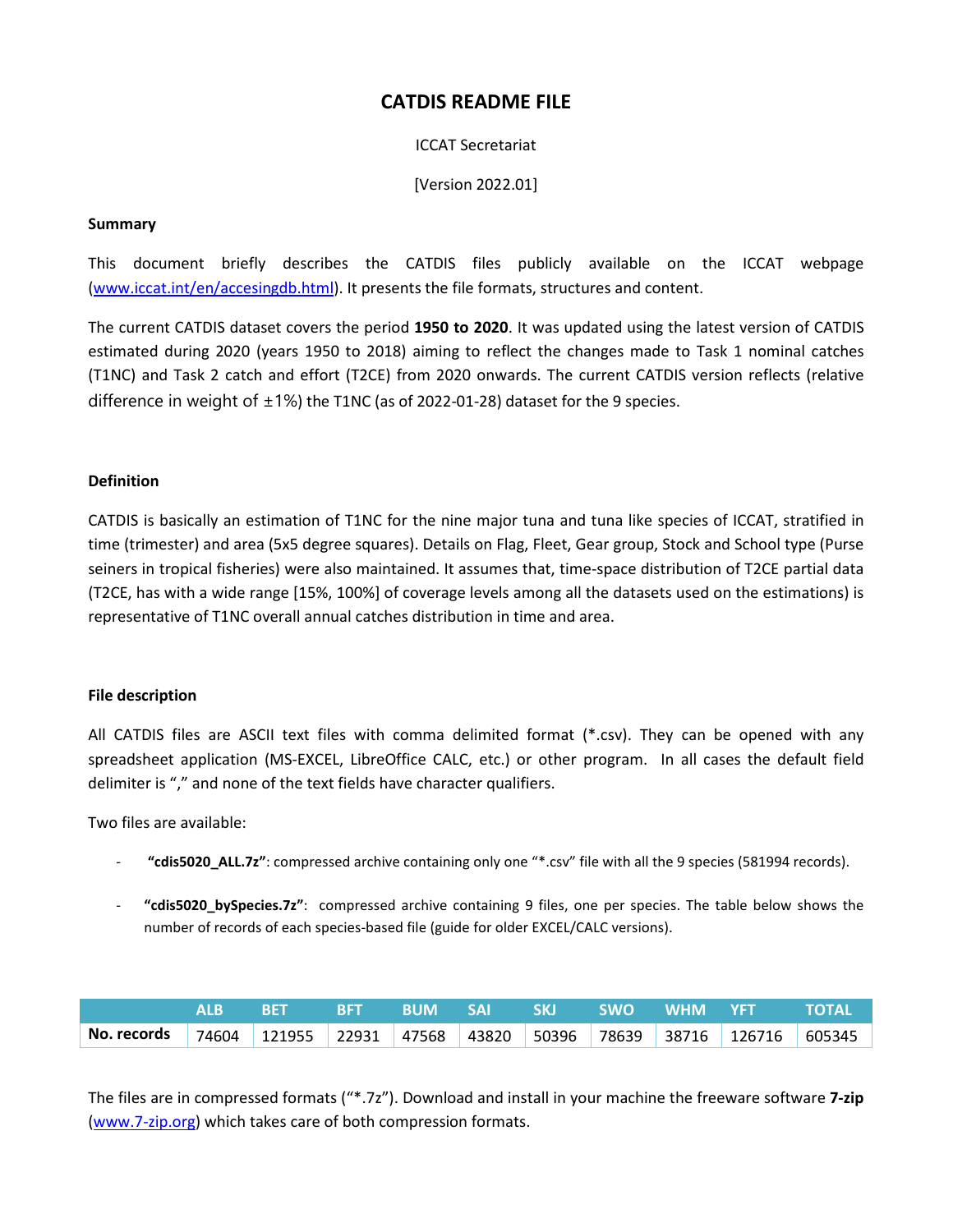# **Structure**

The fields in all files have the following structure:

| <b>Field</b>       | <b>Type</b> | <b>Description</b>                                                                   | <b>Auxiliary Table*</b> |
|--------------------|-------------|--------------------------------------------------------------------------------------|-------------------------|
| <b>SpeciesCode</b> | string      | ICCAT species code                                                                   | Species                 |
| YearC              | integer     | Calendar Year                                                                        |                         |
| <b>Decade</b>      | integer     | Decade (natural decades; e.g.: 2000 to 2009)                                         |                         |
| <b>FlagName</b>    | string      | <b>ICCAT Flag Name</b>                                                               | Flags                   |
| <b>FleetCode</b>   | string      | <b>ICCAT Fleet code</b>                                                              | Fleets                  |
| <b>Stock</b>       | string      | Species related stock or management unit                                             |                         |
| GearGrp            | string      | Gear group                                                                           |                         |
| SchoolType         | string      | Type of fishing operation (PS only)                                                  | School types            |
| <b>Trimester</b>   | string      | Time strata (trimester 1, 2, 3, 4)                                                   |                         |
| QuadID             | string      | <b>ICCAT</b> quadrant                                                                | <b>ICCAT Quadrants</b>  |
| Lat5               | integer     | Latitude of a 5x5 square                                                             |                         |
| Lon5               | integer     | Longitude of a 5x5 square                                                            |                         |
| yLat5ctoid         | float       | Latitude (decimal degrees) centroid (cartesian) of a 5x5 square                      |                         |
| xLon5ctoid         | float       | Longitude (decimal degrees) centroid (cartesian) of a 5x5 square                     |                         |
| <b>CWPCode</b>     | integer     | FAO/CWP areal grid code (see: http://www.fao.org/cwp-on-fishery-statistics/handbook) |                         |
| pID                | string      | (new) ICCAT code for the 5x5 spatial grid (contact the Secretariat for shapefiles)   |                         |
| Catch t            | float       | Nominal catches (tones)                                                              |                         |

\* Auxiliary table codes at: [www.iccat.int/Data/Catdis/ICCAT\\_codes.xlsx](http://www.iccat.int/Data/Catdis/ICCAT_codes.xlsx)

### **Geographical strata**

All CATDIS is standardized in a 5x5 degree square stratification. Upon various user requests, three types of geographical classifications are now available:

- **QuadID, Lat5, Lon5** (ICCAT system): define the corner of the square closest to the origin (Lat=0; Lon=0). Quadrant definitions (QuadID) are: 1=NE; 1=SE; 3=SW; 4=NW.
- **yLat5ctoid/ yLat5ctoid:** centroids (central point) of the 5x5 squares. They are in decimal degrees (e.g.: Lat = -35.5 equals 35°30"S)
- **CWPCode:** FAO-CWP grid system with mask "GQYYXX", where G (grid type) {6 | 5x5, ...); Q (quadrant): {1|NE,2|SE,3|SW,4|NW}; YY (Lat): [0, 90[; XX (Lon): [0, 90[.

The FAO/CWP grid system was added recently (FAO request) aiming to facilitate the inclusion of the CATDIS datasets into the future FAO Global Atlas.